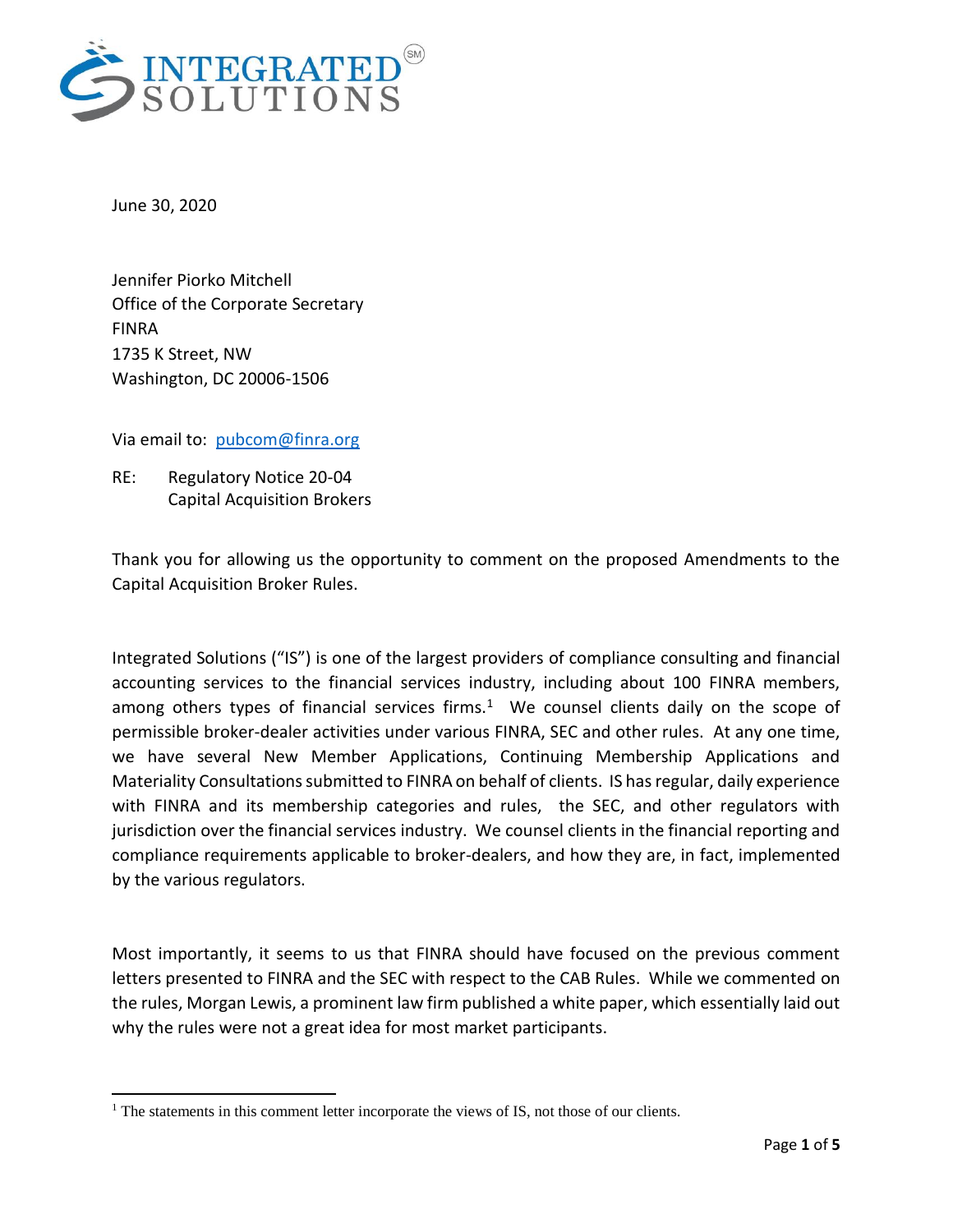

See the white paper here:

[https://www.morganlewis.com/~/media/files/publication/morgan%20lewis%20title/white%20](https://www.morganlewis.com/~/media/files/publication/morgan%20lewis%20title/white%20paper/broker-lite-finra-built-it-but-will-they-come-september2016.ashx?la=en) [paper/broker-lite-finra-built-it-but-will-they-come-september2016.ashx?la=en](https://www.morganlewis.com/~/media/files/publication/morgan%20lewis%20title/white%20paper/broker-lite-finra-built-it-but-will-they-come-september2016.ashx?la=en)

It is somewhat true that in FINRA's most recent attempt to ameliorate or eliminate the poor features of the CAB Rules, FINRA has failed to recognize that it may very well be better to totally redo the entire process instead of patching up the poorly conceived rules. Actually, the poorly conceived rules include not only the CAB Rules but also other rules as described below.

We note that the explanatory material of Regulatory Notice 20-24 declares some interesting statistics. In the four or so years that the CAB Rules have existed, only 55 FINRA members have elected CAB status. That tells us that the rules were very uninviting. We realize that some firms did not elect CAB status because of some of the rules that seemed overly restrictive yet we don't believe that the proposed amendments go far enough to inspire firms to either register as CABs instead of being regular members or to register as CABs instead of operating without registration either illegally or in conformity with the conditions of the six-lawyers letter issued by the SEC.

Yet these are not necessarily the most telling statistic. The regulatory notice states that "FINRA estimates that there are approximately 700 FINRA-registered CAB-like firms". When we compare the 700 firms to the 55 firms, that suggests to us that the rules that currently govern the 700 firms are way too strict. Not only that, the entire regulatory scheme that applies to those firms imposes unimaginable hardships that have little to do with risk.

For example, a regular CAB-like firm arguably needs to have its AML procedures reviewed every year. If such a firm was a CAB, the procedures would need a review every two years. That tells us that rather than adopt CAB Rule amendments, there should be amendments to the rules applicable currently to CAB-like firms where the risks are essentially minimal. Similarly, CABs would not need branch inspections that are currently applicable under Rule 3110. We know that most CAB-like firm branches are almost always devoid of regulatory implications especially when there is a separate Office of Supervisory Jurisdiction that manages the firm's affairs.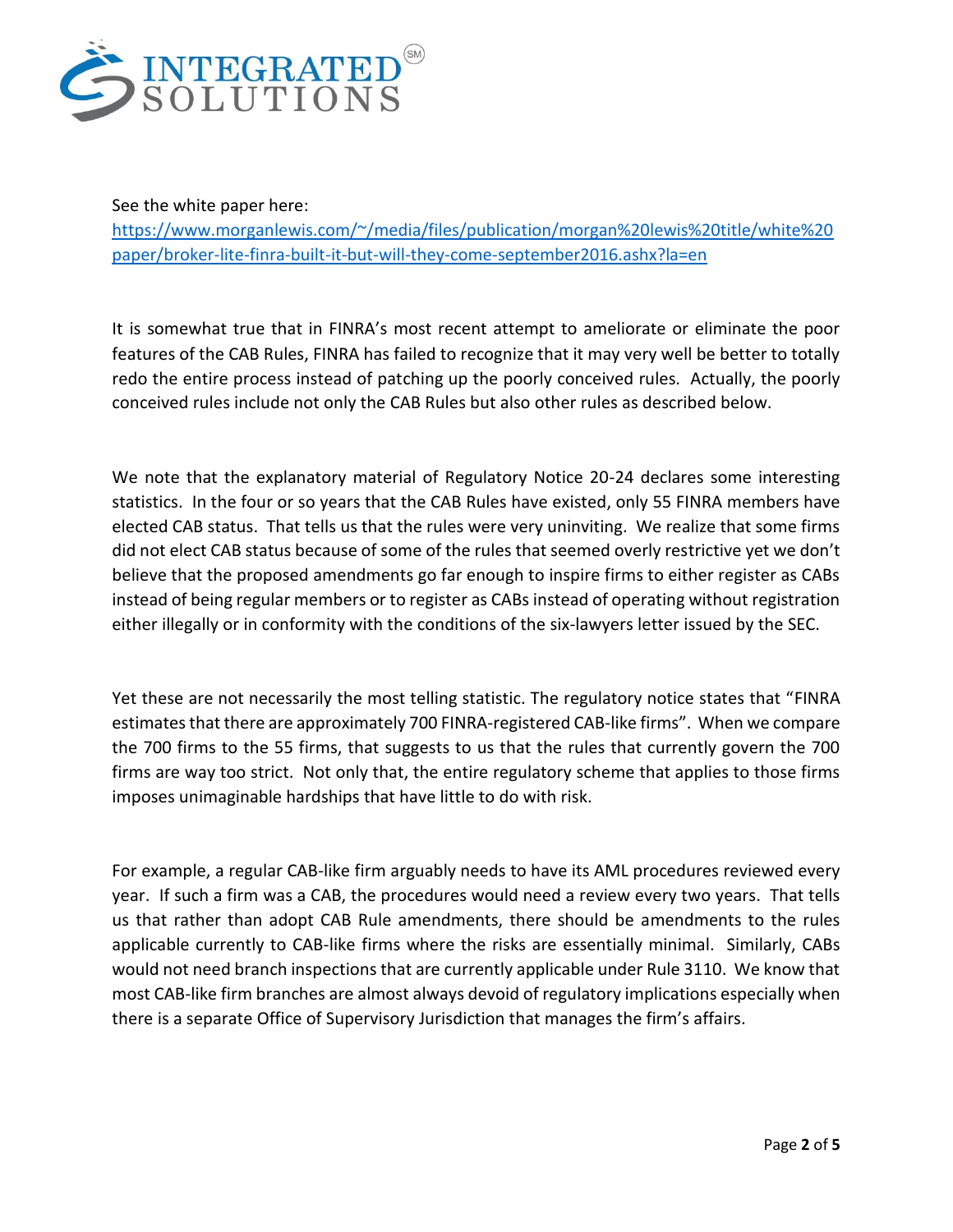

 $\overline{a}$ 

These are just a few examples of why the 700 firms are unhappy with FINRA regulations. Assuming that the vast majority of the 700 firms have fewer than 151 registered persons, we can guess that based upon the 3165 members counted as small firms as mentioned in the recent notice announcing the upcoming Board of Governors election, that 22% of the small firm members are overregulated. Clearly the rules should change for them rather than provide them with the CAB Rules which do not necessarily provide them with necessary flexibility.

We observe that FINRA does not have any special qualifying examinations for CABs. Currently, to sell Direct Placement Programs, a Series 22 is required. To sell corporate private placements, a Series 82 is required. A Series 7 would cover both categories but would it not be nice to have a simple qualification examination that would be good for CABs as well as the 700 CAB-like firms?

With regard to a portion of FINRA's first question, specifically "Are there other categories of activities that FINRA should consider incorporating into the CAB definition without reducing investor protection?" - let us focus for a moment on the area of investor protection.

We at Integrated Solutions would submit that most if not all institutional investors are less concerned with, and in fact do not need, investor protection provided by the entire panoply of SEC and FINRA rules. Rather, they are concerned mainly with fair dealings and protection against fraud. Too many of the current rules are too complex and represent impediments to the capital formation process.

More to the point, FINRA states in its request for comments that FINRA proposes rule amendments to CAB rules to make them more useful to CABs without reducing investor protection. Furthermore, in Attachment A, Section 016. Definitions, paragraph (c)(1)(F), (G) and (H), FINRA defines a Capital Acquisition Broker and outlines certain activities that such Capital Acquisition Broker may engage in. However, relatedly, our clients have asked for advice on whether they could (and should) operate lawfully under the parameters of the SEC's M&A Brokers No-Action Letter (the "Six Lawyers Letter").<sup>2</sup> Indeed many of them can and yet FINRA's definitions and descriptions of business activities in the above reference paragraphs would imply

<sup>2</sup> SEC No-Action Letter, dated Jan. 31, 2014, revised February 4, 2014; available at: [http://www.sec.gov/divisions/marketreg/mr-noaction/2014/ma-brokers-013114.pdf.](http://www.sec.gov/divisions/marketreg/mr-noaction/2014/ma-brokers-013114.pdf) We believe that FINRA's CAB Rules in general, are FINRA's response to the Six Lawyers Letter so as to keep more business activities within the FINRA regulatory umbrella.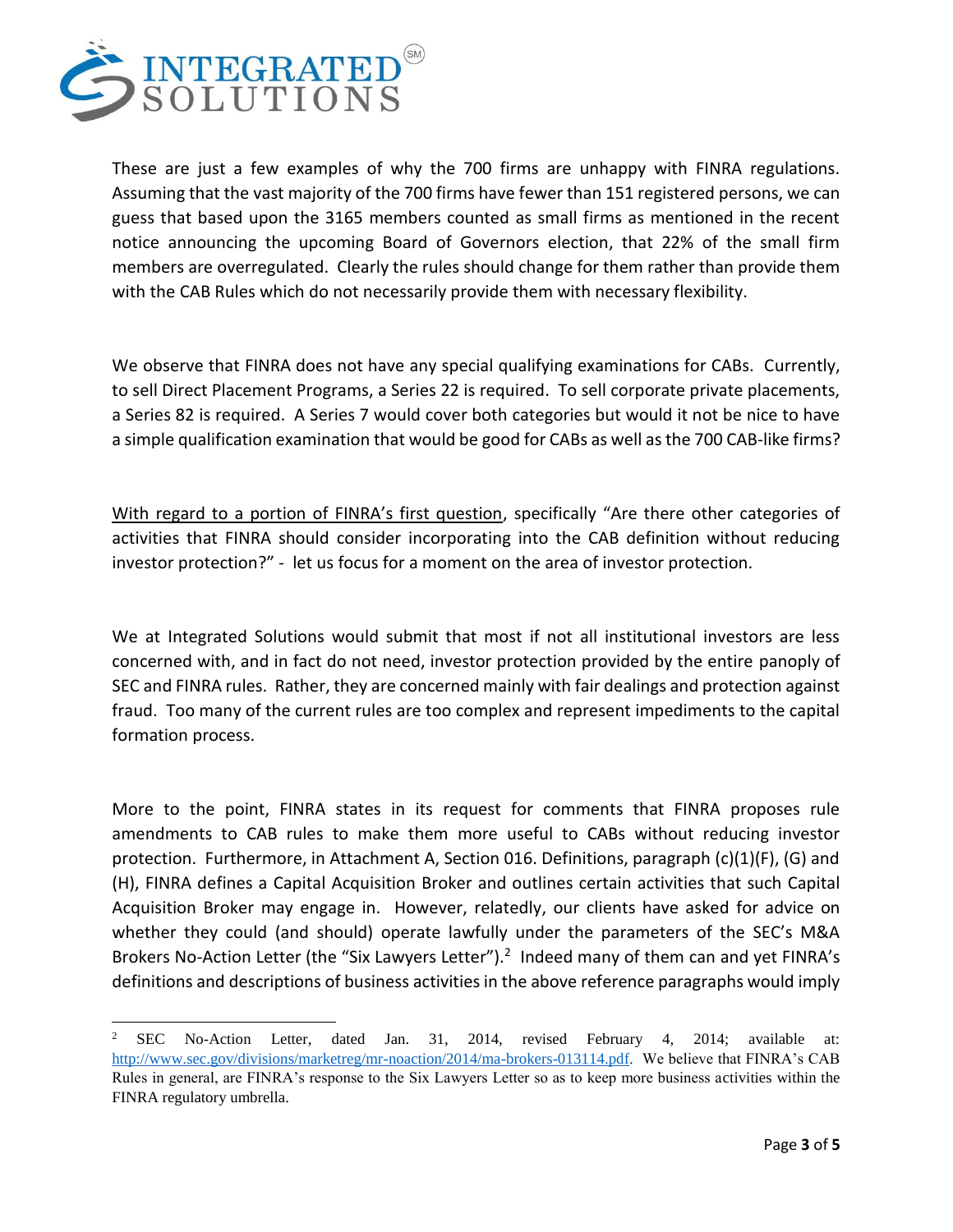

that no such mechanism exists. In fact, we are well aware that there probably are many more entities that are currently engaged in the activities in which CABs operate than there are CABS. There are reasons for that phenomenon.

We should mention that we and others have previously commented on FINRA's CAB Proposals and believe this experience enables us to assess the impact of the current CAB Proposal on current and future FINRA members from both a regulatory and business perspective.

In FINRA's current Request for Comment, Question 3 asks: Do the proposed amendments represent a reasonable incentive for eligible firms to elect CAB status?

We believe that the answer must be: no, the proposed amendments do not go far enough and instead therefore it is not likely that eligible firms will wish to elect CAB status.

As your own Request for Comment document states, "the benefit of electing CAB status is that CABs are subject to few restrictions on specified activities (such as advertising) and have less burdensome supervisory requirements". Furthermore, CAB clients are institutional investors, which "for purposes of CAB rules includes banks, investment companies, large employee benefit plans and "qualified purchasers" under the Investment Company Act of 1940". FINRA now seeks to broaden the definition of institutional investor to include "knowledgeable employees" such as senior officers and directors of private funds and their advisors, amongst others. It seems to us that this crosses the threshold, even if subliminally, into the retail investor sphere. Yes, Regulation BI will apply to these individuals but perhaps this is an unintended consequence brought about by the SEC.

With regard to FINRA's 4<sup>th</sup> question, "Do the proposed amendments reasonably maintain strong investor protections?" – we at Integrated Solutions believe that many of the amendments to the CAB rules and the current CAB rules themselves are unnecessary and speak directly to FINRA's own discussion of Economic Impact Assessment in this comment request.

This brings us to FINRA's 5<sup>th</sup> question related to economic impact. Most of Integrated Solutions' client firms have fewer than ten people associated with them. This underscores FINRA's own discussion in the Economic Impact Assessment portion of this comment request, whereby FINRA